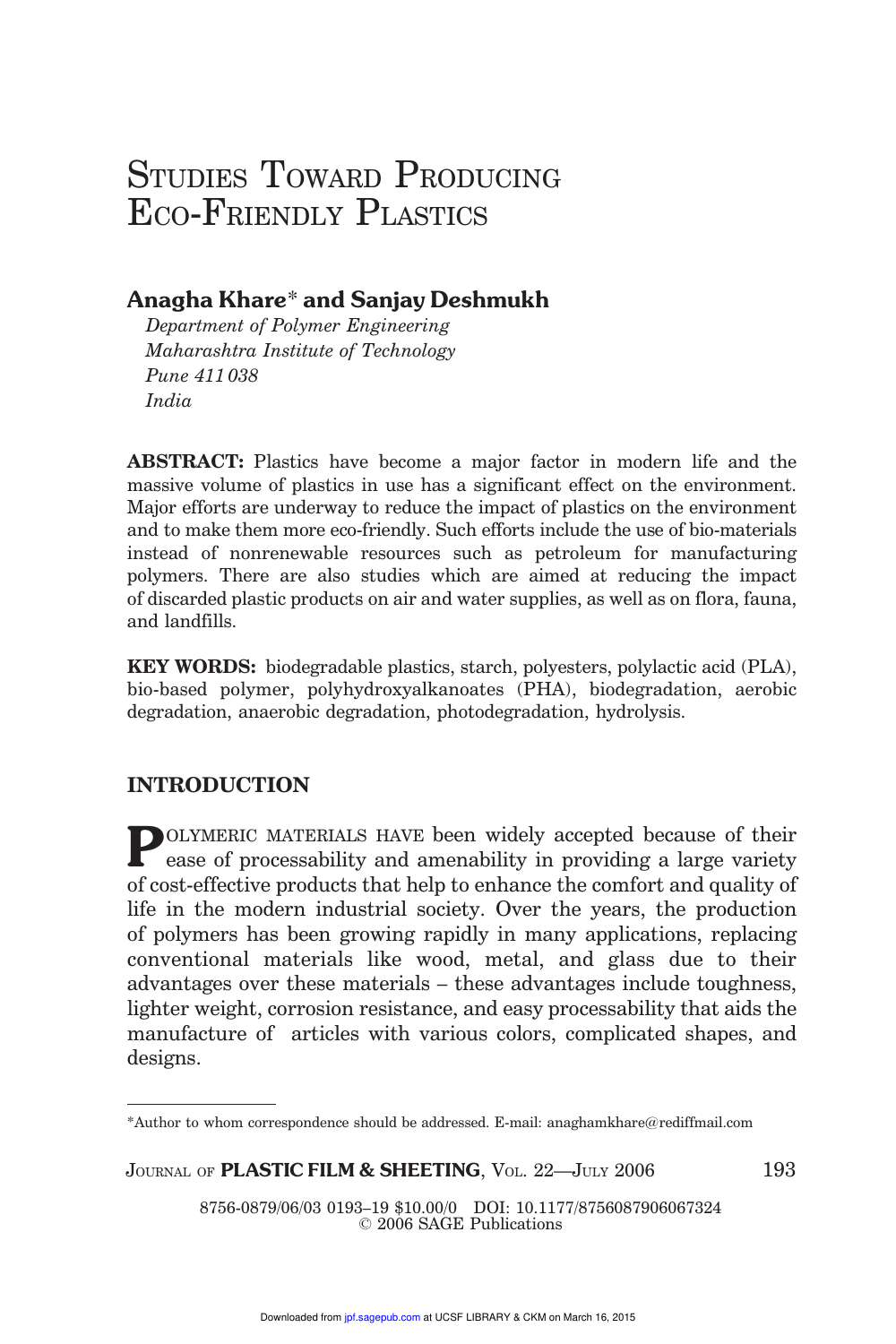#### 194 A. KHARE AND S. DESHMUKH

The varied types of polymers have led to widespread applications, such as commodity products (bags, electrical insulation, siding, roofing membranes, packaging, bottles, buckets, cabinets for TVs and computers, parts for washing machines, refrigerators and vacuum cleaners, etc.) and specialty products (made with conducting, photosensitive, liquid crystalline and bio-polymers for agricultural, aerospace, and electronics applications).

Polymers are broadly divided into thermoplastics and thermosets. Most thermoplastic materials can be recycled and reused until they are deteriorated enough to not have the required mechanical properties, at which time they need to be disposed of – preferably in an eco-friendly fashion. Thermosets, however, are completely cured and thus cannot be economically recycled or deteriorated for eco-friendly disposal. Accumulation of large amounts of waste material in nature is a core problem from an environmental point of view. Hence, there is an increasing demand to develop eco-friendly products. The term eco-friendly does not necessarily mean that the product needs to be completely biodegradable. It implies a product or technology which, when used or present in the environment, does not harm flora and fauna.

There are two main aspects of making polymers that are eco-friendly: (1) utilizing renewable resources to produce polymers (bio-based polymers) and (2) producing bio-degradable plastics. Many efforts are being made to combine these two aspects.

#### BIO-BASED POLYMERS

Plastics are almost exclusively made from a nonrenewable resource (petroleum), which also is the main source of energy for today's industrial world; hence with the rate at which petroleum is being consumed, there are fears of almost complete dry out in the next 60–80 years. Research and development is being carried out to synthesize polymers – such as lactic acid, caprolactone, and starch – from various renewable resources, especially from agricultural crops with the expectation that such bio-based polymers will be easier to fully degrade [1]. The problem in using biodegradable polymers like polyglycolic acid, polylactic acid (PLA), and polycaprolactone is that they do not have properties sufficient to fully replace common polymers [2,3]. For example, efforts have been made to improve polycaprolactone, which is a biodegradable polymer that has been used for years in drug delivery systems and food packaging, by blending clay nanocomposites in various proportions [4]. Although mechanical and thermal properties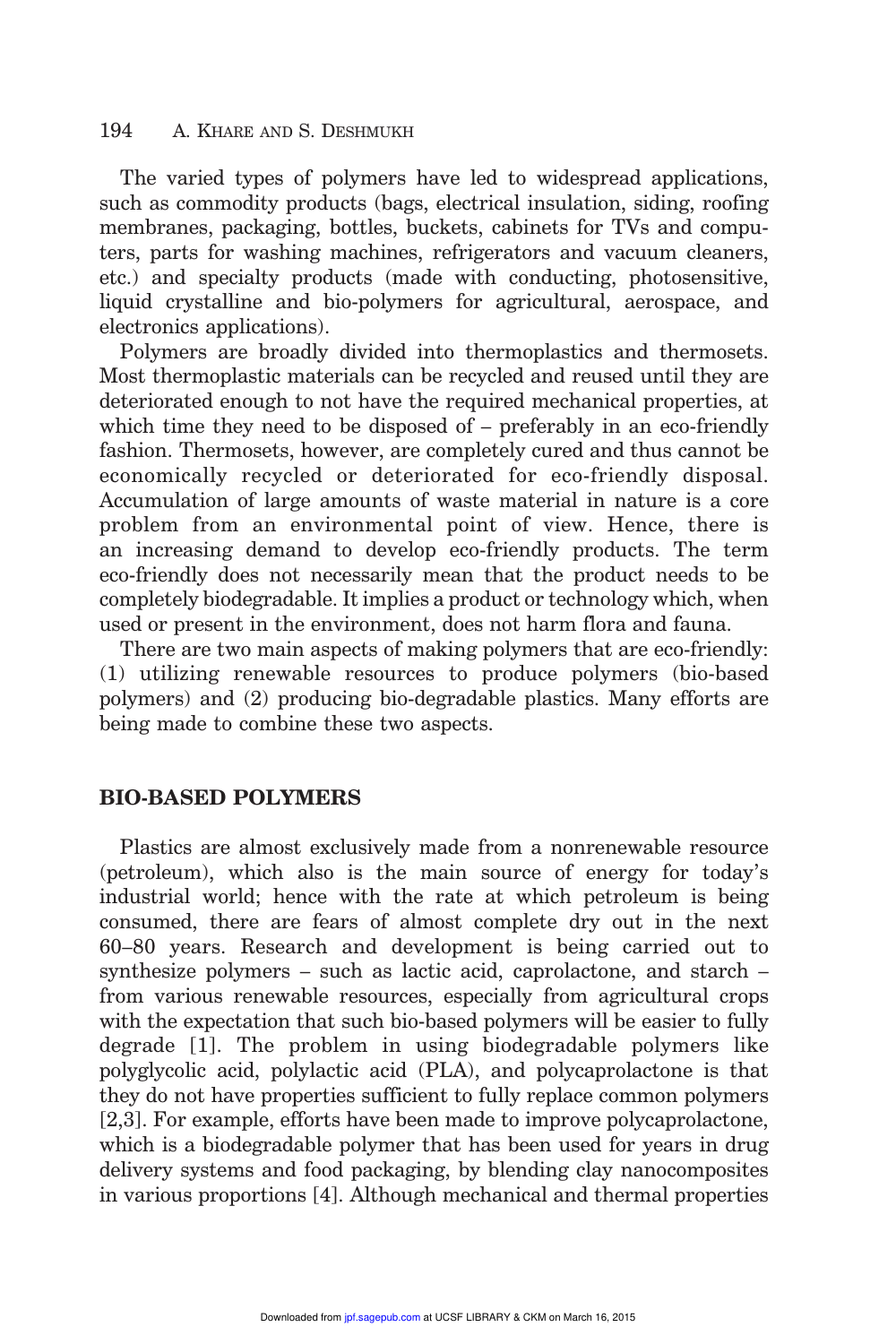are improved by adding only a small amount of organically modified clay, further tests need to be carried out to determine if the properties of this plastic can be improved enough to be of practical use for a broad range of applications. Additionally, biodegradability tests will need to be conducted to verify that the new composition will eventually degrade naturally.

Several other new bio-based polymers are now being commercially developed with innovative new technologies and production methods. For example, PLA is made by breaking down the starch in corn, sugarcane, sweet potatoes, and other plants to produce glucose that is then fermented to produce lactic acid. This lactic acid can be polymerized and converted into PLA. These polymers also include a polyester family of compostable packaging material, which offers consumers good performance and cost effectiveness. Polyesters play a predominant role as a biodegradable plastic due to their hydrolysable ester bond. Commercially, biodegradable aliphatic polyesters being developed, e.g., polyhydroxyalkanoates (PHA) and PLA, are generally more biodegradable than aromatic polyesters; but they lack adequate mechanical properties for most applications.

Humans have long relied on biomass as the principal source of food, fuel, and fiber. Bio-based materials may indeed help reduce the dependence on nonrenewable energy and materials. However, these materials could result in increased reliance on agriculture as a source of industrial feed stock and might create conflicts with land needed for food production as well as increasing agricultural impacts on water and air quality. Thus, the major goal should be to utilize waste agricultural materials. Producing chemicals from most types of biomass is complicated by its heterogeneous composition, a mixture of simple sugars, sugar polymers, and more complex carbon compounds in the fibrous components of hemicellulose, cellulose, and lignins. Thus, one should be able to separate the different components of the biomass to produce a range of valuable products [5].

Bioresins initially costed two or three times as much as petroleumbased resins and often lacked the required strength and durability; but petroleum prices have been rising and bioresin makers have been getting more skilled at their trade, while increasing capacities and improving their goods performance so that these polymers are becoming economically attractive.

Naturally produced polyesters like PHA are actually synthesized by microbes, with the polymer accumulating in the microbe's cell during growth. This renewable-resource-based PHA has properties similar to polystyrene, which is used extensively in food packaging. Using plants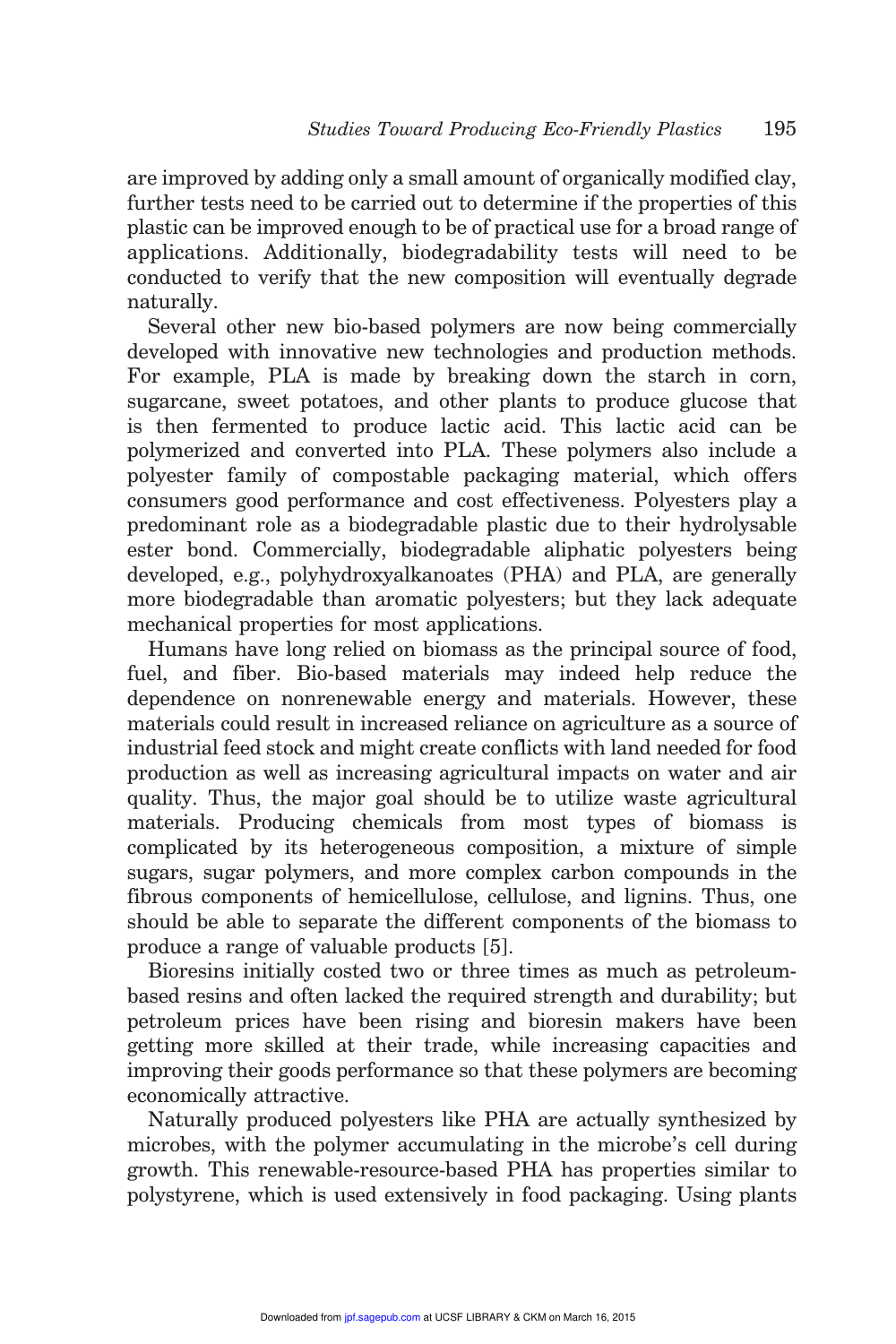#### 196 A. KHARE AND S. DESHMUKH

(such as maize) as the basis for production is a sustainable solution but substantial energy consumption is required to obtain PHA. Nevertheless, Metabolix Inc. received the Green Chemistry 2005 Small Business Award from the US Environmental Protection Agency for its development of PHA and, in an alliance with Archer Daniels Midland Company, it has announced plans to build a plant of a capacity of 50 k tonnes/year in Iowa. The EPA reports that PHAs 'will biodegrade to harmless products in a wide variety of both aerobic and anaerobic environments' [6]. Industry ecology studies will be needed to provide insights into the impacts that a large scale transition to bio-based materials would have on nutrient flows in the environment.

Synthetic aliphatic polyesters, which are synthesized from diols and dicarboxylic acid via condensation polymerization, are known to be completely biodegradable in soil and water. Polyester-based families have recently been introduced by Cortec Corporation to bridge the gap between performance and biodegradability. In one example, it is achieved by incorporating various amounts of PLA so that the biobased product (PLA-polyester blend) is biodegradable, with properties equivalent to that of HDPE [7]. The finished product also meets the standards of bio-based plastic products proposed by the United States Department of Agriculture.

The primary producer of PLA is NatureWorks LLC, which has started up a plant that can produce 140 k tonnes/year of PLA and has been supplying this material to other resin manufacturers while working with nine sheet producers and 11 film manufacturers to develop markets for this material which reportedly will decompose in 47 days [8,9]. It has had several adaptations for packaging of salads, fruits, and sandwiches; and in October 2005 it was announced that Wal-Mart, the world's largest retailer, had ordered over 100 M PLA containers. Toray Industries in early 2006 announced that it would build a plant to produce 5 k tonnes/year of PLA film in South Korea.

#### BIODEGRADABLE PLASTICS

Products made of biodegradable polymers must be stable during processing, storage, and use; but should then undergo degradation under environmental conditions when disposed in the waste stream after their use. They offer an alternative to traditional non-biodegradable polymers when recycling is not practical or economical. Basically, degradation means loss of properties. In the case of polymeric materials, loss of property occurs because of the change in assemblies of macromolecules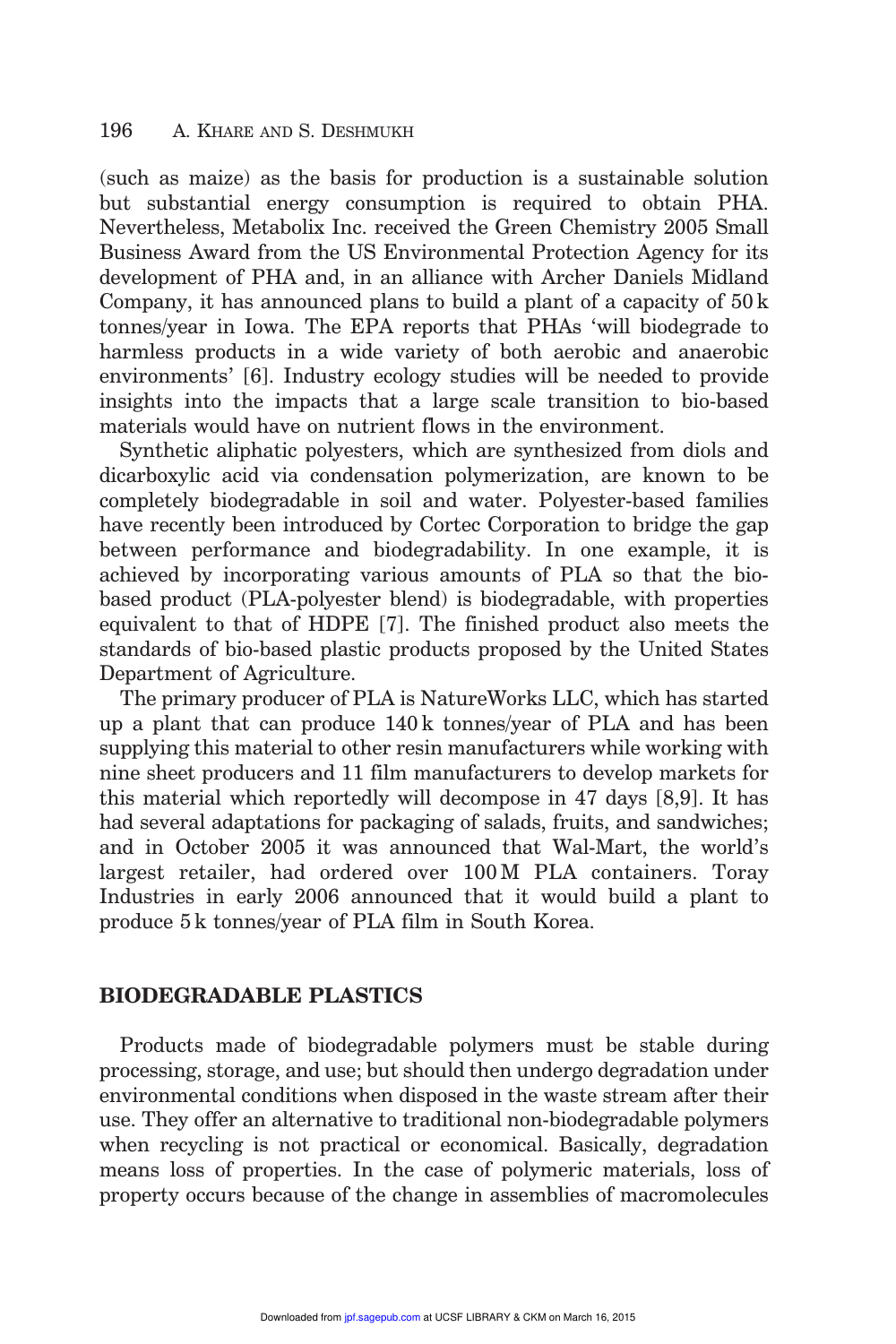or because of breakdown of macromolecules, or both. The breakdown of the macromolecules can be triggered by a chemical process, such as hydrolysis and oxidation, or by biological agents, such as microorganisms and related enzymes, or both. Degradation of by-products resulting from a simple chemical attack can be dispersed in the living environment without further interaction or can be inserted into other biological cycles to be converted into water and carbon dioxide.

The challenge posed to chemists and biochemists is to determine the extent to which the polymers are biodegradable. Many chemists, biochemists, polymer manufacturers, and independent testing groups have taken up this challenge. However, there is some disagreement as to what constitutes a biodegradable polymer. Polymer manufacturers are willing to accept the definition as a breakdown of a polymer structure into much smaller fragments that still contain the polymer. On the other hand, some environmentalists demand complete degradation into products usable by organisms. This would mean that when developing and designing polymers or plastics for degradation in the environment, the final stage should preferably be complete biodegradation and removal of any polymer from the environment. In this way, the polymer could be recycled through nature into microbial cells, plants, and animals, and, ultimately, back into chemical feedstocks. It has been proposed that an environmentally acceptable degradable plastic or polymer should be defined as one which degrades by photodegradation, oxidation, hydrolysis and/or biodegradation, while leaving no harmful residue in the environment [10].

The conflict between manufacturers and environmentalists has created the need for a standard system for determining the degree to which a polymer can undergo biodegradation. One proposed system includes measuring physicomechanical changes (changes in morphology and physical properties), chemical changes and products formed, and weight loss. A family of ASTM standards addresses degradation of plastics in a variety of specific environmental conditions including those in aerobic environments such as activated-sludge-wastewater-treatment systems (D5271), in soil or residual plastic material after composting (D5988), under controlled composting conditions (D5338), and a standard for assessing the compostability of environmentally degradable plastics (D6002) along with a standard specification for compostable plastics (D6400). Another group of ASTM standards addresses biodegradation of plastic materials in anaerobic environments such as municipal sewage sludge (D5210) under high-solids anaerobic-digestion conditions (D5511), and accelerated landfill conditions (D 5526). There are also ASTM standards for nonfloating biodegradable plastics in the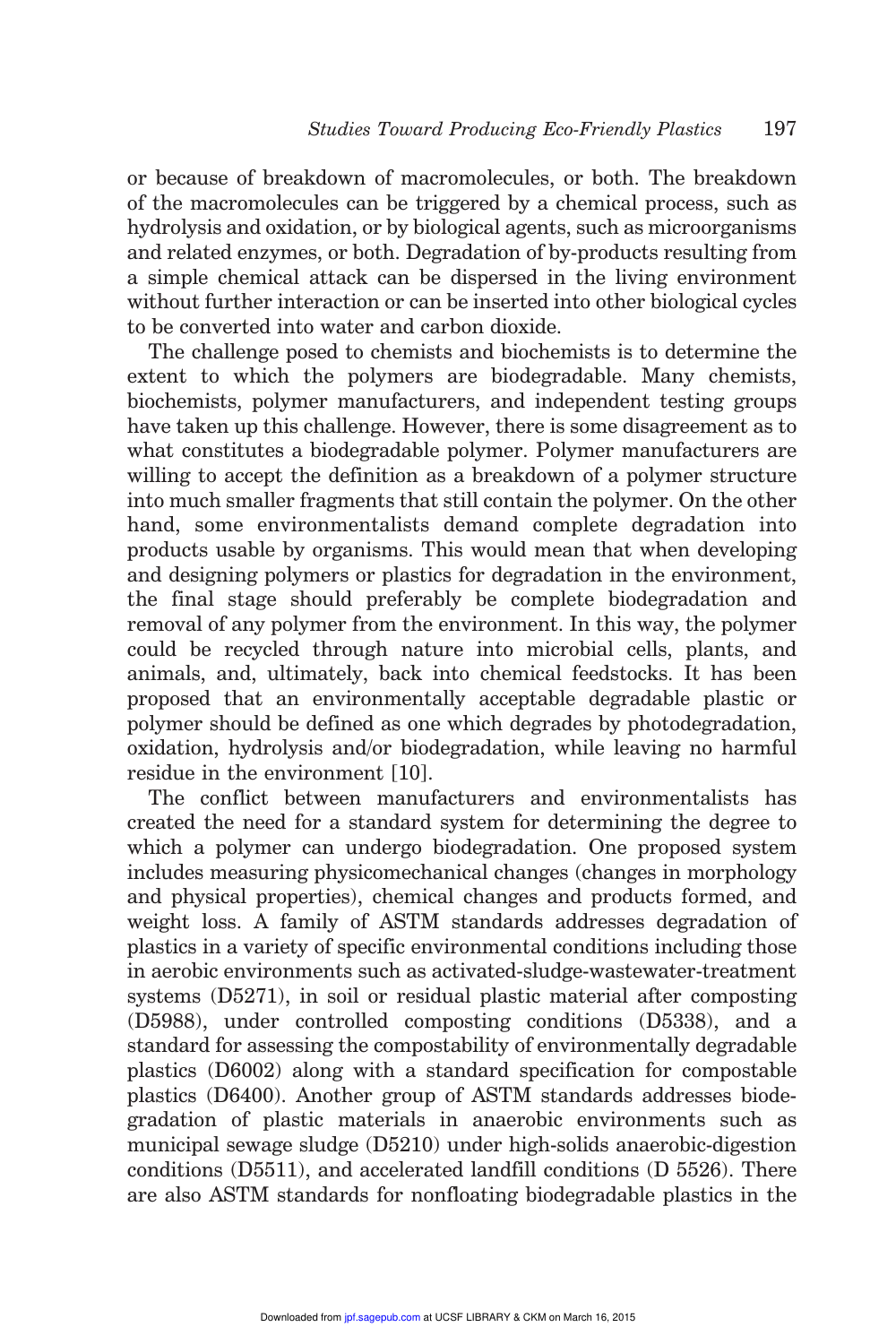marine environment (D7081) and for plastics that degrade in a combination of oxidation and biodegradation (D6954).

When comparing the degree to which different polymers biodegrade, several factors must be taken into consideration – one of which is the environment. Polymers may be tested in a natural or simulated environment. Simulated testing environments can be normal or accelerated. These are utilized to determine whether the polymer begins to degrade following disposal or while it is still in its intended use. The next aspect of biodegradable polymers which must be considered is polymer concentration. A polymeric product may have a high or low mass weight compared to its volume. In addition, there are wide variations in surface area to mass weight as the form of polymer ranges from a thin film to a thick building structure. (In most cases, a higher surface area to volume ratio will aid degradation; but for very thin films, it is frequently difficult to handle the film to obtain good degradation.) Finally, environmental effects of the polymer must be considered. A polymer that biodegrades is of little value if the products formed are found to contaminate water supplies or be toxic to living organisms in the environment.

The four main types of degradation are:

- . Hydrodegradation
- . Photodegradation
- . Biodegradation
- . Chemodegradation

Generally, the lower the molecular weight is, the easier it is to biodegrade a polymer. In many cases, long polymer chains must first be broken up by photodegradation or hydrolysis (hydrodegradation), and the actual transformation of these 'polymer links' is accomplished further by microbes. Compared with hydrolysis, photodegradation and bio-degradation which are the natural processes occurring in the environment, chemodegradation requires specific – and usually more expensive – chemical treatments for degradation (e.g., [11]). Additionally, the chemical approach requires selection of the material via a waste or recycle collection system, and it does not respond to the need for the degradation of litter. For these reasons, research is being focused more on photo, hydro, and biodegradation of polymers.

A truly degradable material is one that is degraded to carbon dioxide, water, and nontoxic minerals, leaving no environmentally harmful residues. Two closely linked mechanisms of degradation that are frequently confused with biodegradation are hydrodegradation (degradation via hydrolysis) and photodegradation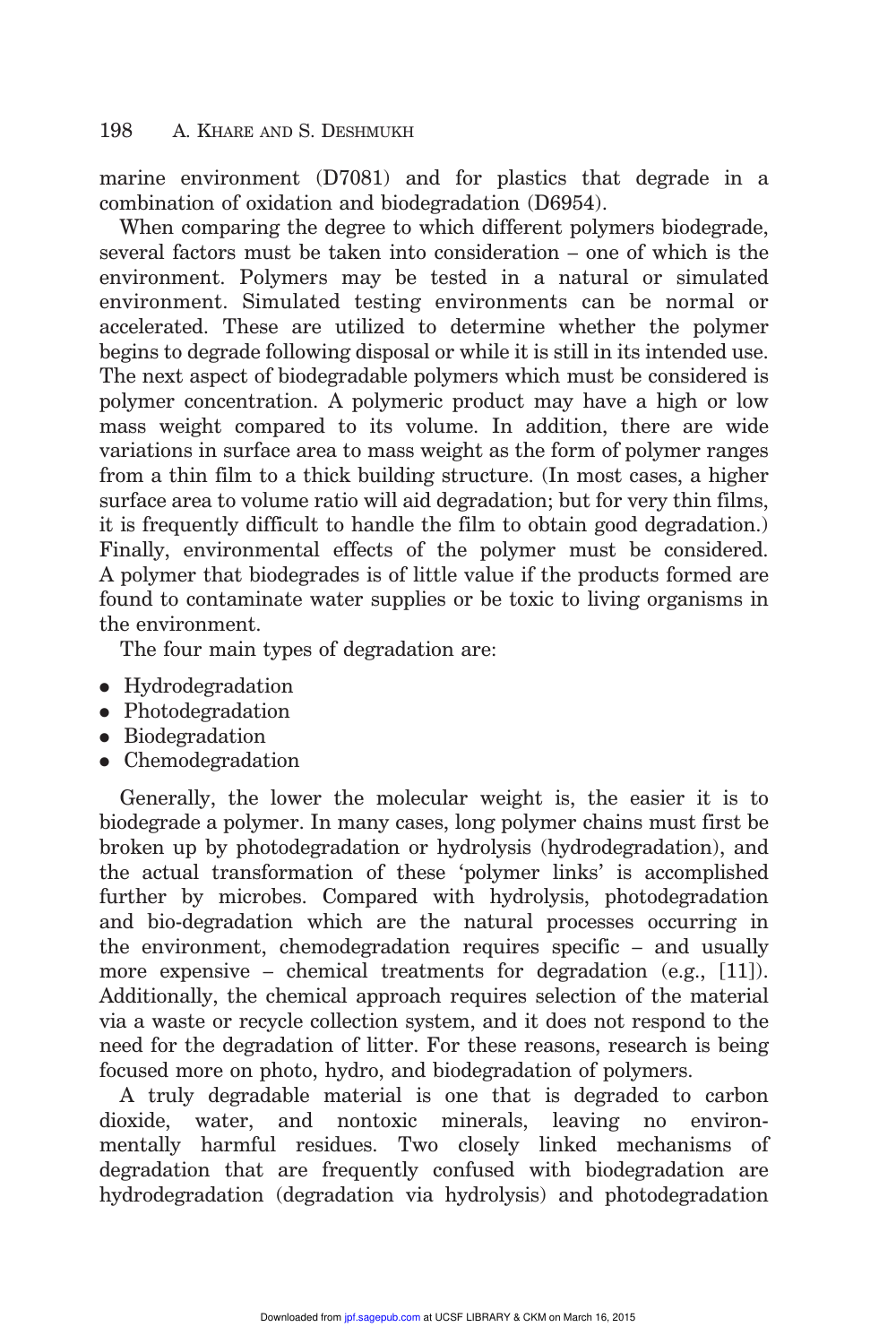(degradation via photolysis). Since both mechanisms are often subsequently followed by microbial degradation, confusion of definition frequently occurs. Therefore, it has been proposed that a polymer whose degradation is initiated by hydrolysis or photolysis, and subsequently followed by microbial or enzymatic attack, should be termed as hydrobiodegradable or photobiodegradable, respectively.

Hydrodegradation: Usually called hydrolysis, is the reaction by which a molecule of water breaks a bond in the polymer. It is basically an exchange where one of the reactants is water and the other reactant is the compound being hydrolyzed. Polyesters and cellulosics are examples of polymers that are most subject to such attack. Cleavage of the ester bond, which occurs more readily under acidic or alkaline conditions, leads to lowering of molecular weight via the hydrolysis mechanism and later allows for further degradation by micro-organisms [12]. Many polymers are subject to hydrolysis and thermooxidative attack and thus additives are used to reduce such effects. In some uses, it would be possible to reduce the amount of such additives to result in a film that has adequate life for the desired use but that will decompose rapidly after that time.

**Photodegradation:** This is especially important for the products that comprise litter on the ground or which float on water. Such litter is most objectionable since it is visible and sometimes causes problems for fauna. Here the degradation of polymer is by the action of ultraviolet light (UV) from the sun with a wavelength of 290–400 nm [13]. Most polymers do not have good UV stability and thus it is necessary to add carbon black,  $TiO<sub>2</sub>$ , benzophenone, benzotriazole, HALS, and other stabilizers to provide adequate retention of properties during the expected life of the product. Therefore, with some polymers it may be possible to obtain the desired degradation by merely reducing or eliminating such additives.

To obtain adequate photodegradation, most polymers need to be modified during synthesis or post treatment to insert photochemically active groups. Addition of carbonyl functionality [14,15] into the polymer main chain or side chain, or of external photosensitizers and pro-oxidants such as metal salts [16–18], ketones, ethers, mercaptans, and polyunsaturated compounds [19] are examples that can lead to trigger a chain reaction that breaks the bond between the molecules. Degradation is evidenced by a decrease in molecular weight; the weight average molecular weight being inversely proportional to the amount of radiation received [20]. This lower molecular weight polymer is broken up into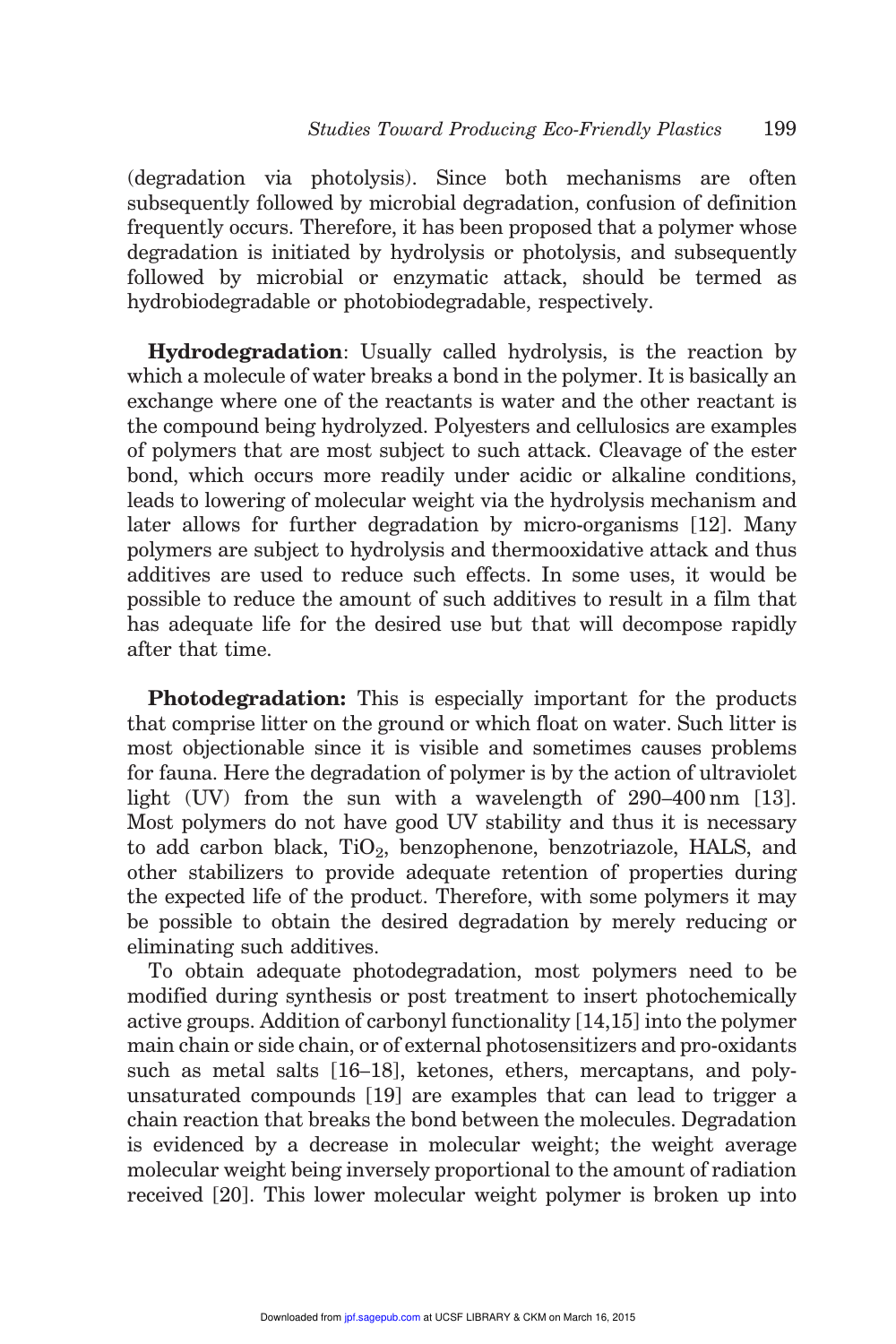#### 200 A. KHARE AND S. DESHMUKH

smaller particles by physical forces in the environment to a point where microorganisms are capable of transporting and metabolizing them.

When polymers are exposed to UV radiation, the activated ketone functionalities can fragment by two different mechanisms, known as Norrish types I and II. Degradation of polymers with carbonyl functionality in the backbone of the polymer results in chain cleavage by both mechanisms, but when the carbonyl group is in the polymer side chain, only Norrish type II degradation produces main chain scission [21,22]. Also, Norrish I reactions are independent of temperature effects and oxygen concentration at temperature above the  $T<sub>g</sub>$  of the polymer [23].



Scheme 1. Mechanism: Norrish type I.



Scheme 2. Mechanism: Norrish type II.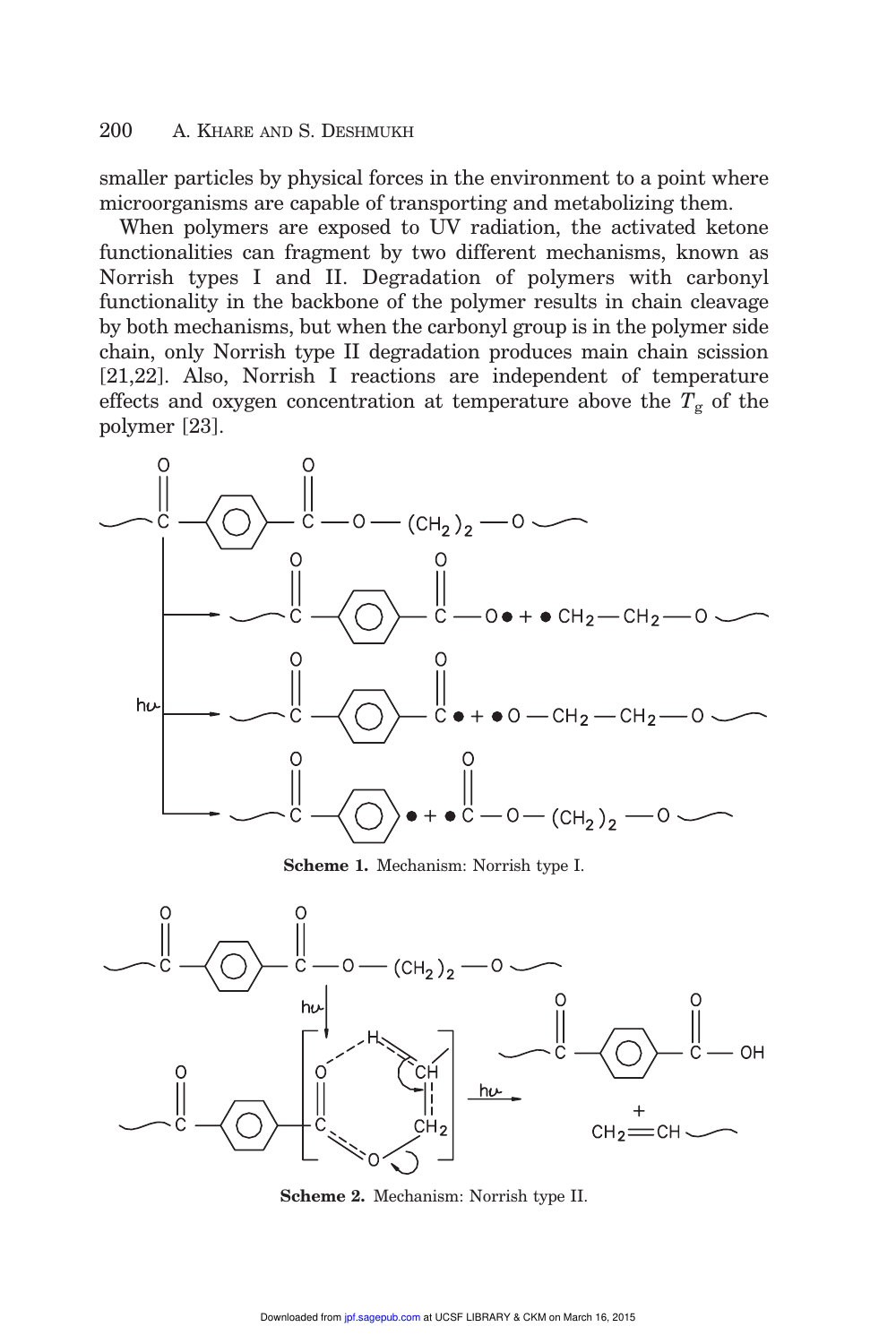CO and  $CO<sub>2</sub>$  are produced by the reactions:



Once the photoactivator reduces the molecular weight down to about 9000, the polymer becomes biodegradable; e.g., by iron dithiocarbamate. In the weathering process with some polymers, thermooxidative degradation is the first step, eventually leading to photodegradation. The primary act in this process is a rupture of bonds of the macromolecules due to heat energy. Free radical sites are produced due to such cleavage of bonds. Subsequently, the radical sites react with the oxygen present in the air to form peroxy radicals. These radicals undergo chain scission to photodegrade by either the Norrish I or Norrish II mechanism discussed previously.

The rate of degradation depends not only on the type and amount of photodegradant present and the type of outdoor exposure, but also on the thickness of the plastic article, amount of pigment, other additives present, and type of polymer used.

Commercial pigments like  $ZnO$ ,  $TiO<sub>2</sub>$ , and CdS were examined for their influence on the photodegradation of ethylene–propylene copolymer. The polychromatic irradiation  $(\lambda > 290 \text{ nm})$  modified the course of photodegradation. This was evaluated by IR spectroscopy and hydroperoxide determination [24]. These tests showed that the presence of pigments can accelerate or retard the photodegradation depending on their photoactivity. The weathering of pigmented polymers and evaluation of the extent of photodegradation is important for two reasons; firstly to determine the initial photoproducts and secondly to assess the durability of the new pigment–polymer system. Lemaire et al. [25,26] studied the behavior of photoactive pigments in nonabsorbing polymers. A photoactive pigment acted as an inner screen for the photoproducts. Lacoste et al. [27] showed that the filler effect alone was observed at low concentrations and the photocatalytic influence was present only at higher concentrations. The build-up in the concentration of nonvolatile hydroperoxide showed IR absorption at  $3400 \text{ cm}^{-1}$  and was detected using the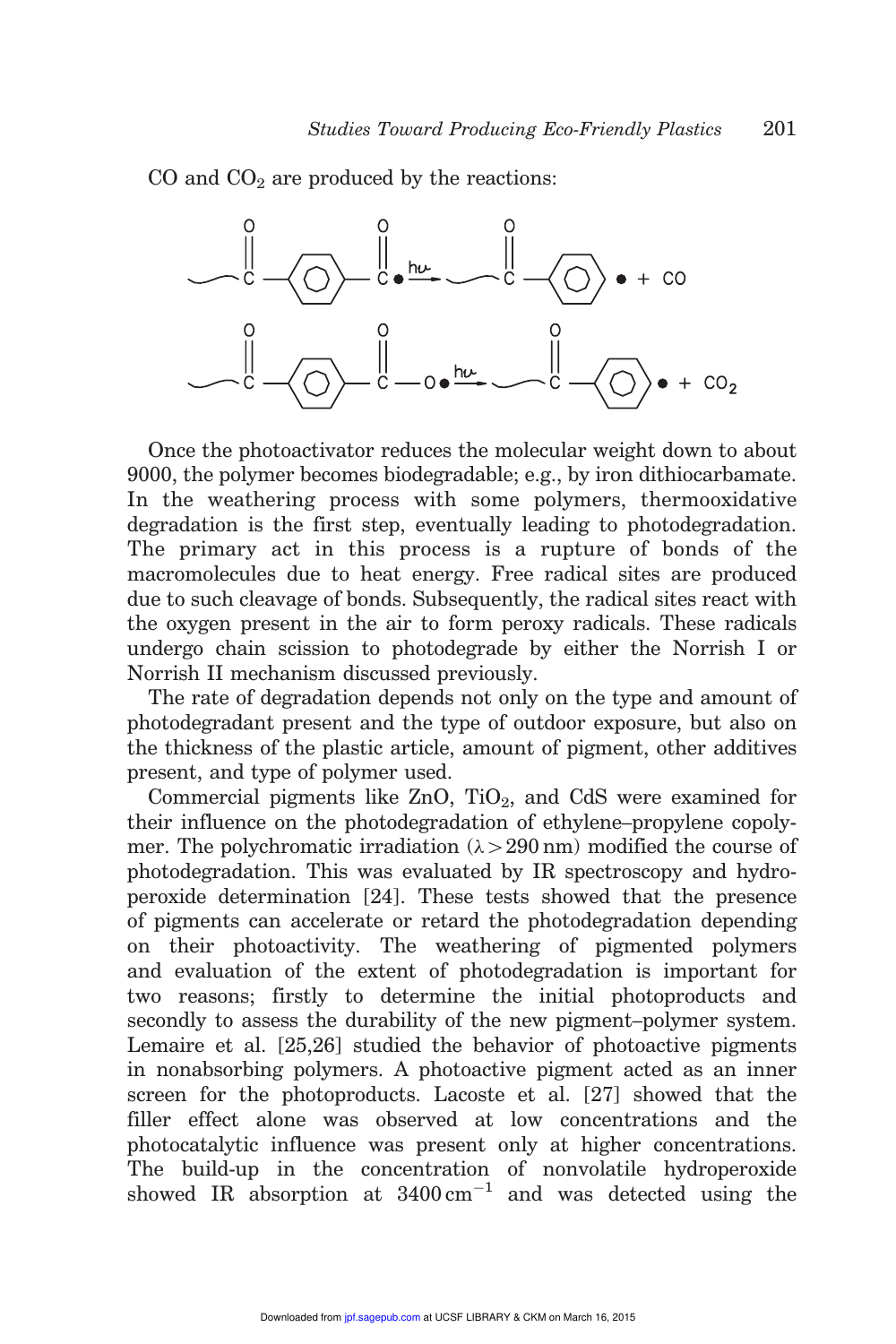method of Petraj and Marchal [28], based on oxidation of Fe in solution with a ferrous ammonium thiocyanate solution. The ferric ammonium thiocyanate complex formed was spectrometrically titrated  $(\lambda_{\text{max}} = 512.5 \text{ nm})$ . The hydroperoxide concentration was calculated based on the stoichiometry.

 $TiO<sub>2</sub>$  was found to be a more efficient photocatalyst for hydroperoxide decomposition than ZnO [24]. Photochemistry of commercial pigments has been the subject of very extensive research in the photocatalyzed degradation and photostablization of polymers [29].

Biodegradation: Biodegradable polymers constitute a loosely defined family of polymers that are designed to be degraded by living organisms such as bacteria and fungi. They offer a possible alternative to traditional nonbiodegradable polymers when recycling is impractical or not economical. The main driving force behind this technology is the solid waste problem – particularly with regard to the decreasing availability of landfills, the litter problem, and pollution of the marine environment by nondegradable plastics.

Biodegradable polymers are capable of being chemically transformed by the action of biological enzymes or microorganisms into products which themselves are capable of further biodegradation. By-products of degradation can be dispersed in the living environment without further interaction or can be inserted into biological cycles to be converted into water and carbon dioxide.

The long chain molecular structures of polymers make it difficult for the enzymes of bacteria and fungi to digest the molecular structure. Moreover, the semicrystalline structure of many plastics means that the entry of water/moisture and enzymes into the polymer matrix is restricted.

Most synthetic polymers are hydrophobic and hence do not absorb moisture, which is necessary for the existence of most bacteria to cause biodegradation. Attempts to develop new biodegradable polymers have centered mainly on the following areas: synthesis of novel biodegradable backbones, and developing biodegradable polymer composites and blends.

(a) Heterochain polymers are relatively more susceptible to enzymatic attack than carbon–carbon chain polymers. It is proposed that the chain containing polar and hydrolyzable groups in the backbone would be attacked in a random fashion to reduce the molecular weight more efficiently than by oxidation at the chain end. This reduction in molecular weight should enhance biodegradability.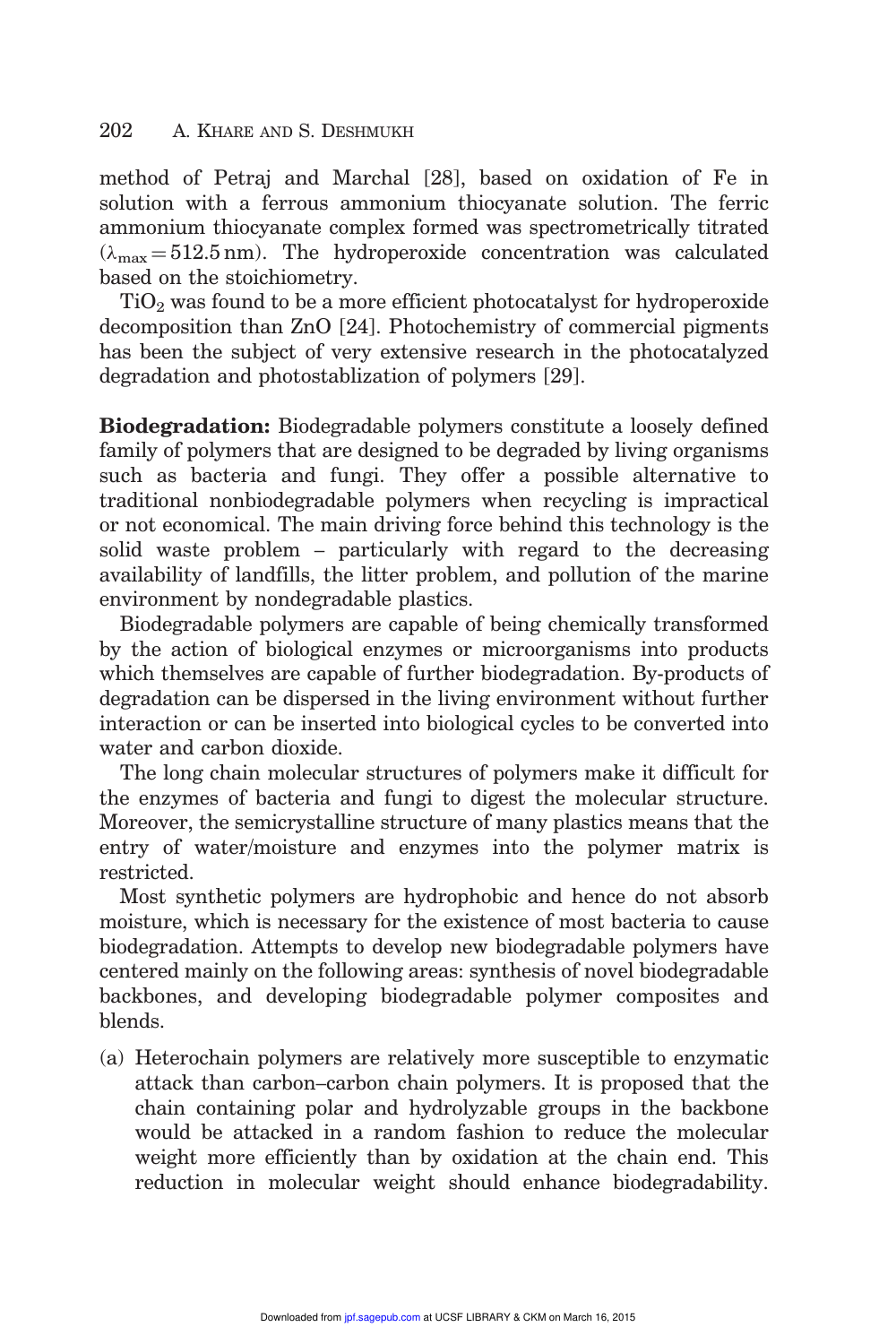If various biodegradable links such as amide and ester bonds or units such as amino acid or blocks such as peptide are incorporated in the polymer backbone, then they serve as starters to initiate enzymatic hydrolysis.

Hydrophobic polymers usually cannot be attacked by microorganisms. To make such polymers biodegradable, fillers such as starch, cellulose, lignin etc., are added to the polymers. For example, starch is added to the polymers because some microorganisms utilize the starch as a nutrient source and secrete enzymes to break it down for consumption. These enzymes can then act on the polymer, provided the polymer can be broken down by them.

- (b) Starch is a form of polysaccharide, which is used by plants to store energy. Starch exists in two different configurations:
	- 1. Amylose which is in the form of a linear chain.
	- 2. Amylopectin which is in the form of a highly branched chain.

Many starches have both configurations and, depending on the plant source, the two forms are present in different ratios. Amylose contributes to the gelling property of starch, whereas amylopectin contributes to higher viscosity. Both properties are important in the preparation of food; and the ratios may be important in the degradation of starches.

Starch is added to polymers in two basic ways. The first method of starch addition is the attachment of acrylic acid segments at various locations on the polymer chain. The acrylic acid segments form a hydrogen bond with starch. The second method of adding starch is to graft a polyethylene molecule to a starch molecule. This grafted molecule reacts readily with the pure polyethylene and starch to produce a copolymer.

Cellulose can also be added to a polymer to make it biodegradable. As the main constituent in any natural fiber (up to 60–80%), cellulose is a cell wall forming substance, which is vulnerable to microbial attack. It influences degradation of the resin matrix by altering the morphology. The elementary unit of cellulose is  $\alpha$ -D glucose. This contains three alcoholic groups, which form strong internal hydrogen bonds within the macromolecules and also with hydroxyl groups of other molecules. Due to the presence of these hydroxyl groups, vegetable fibers are extremely hydrophilic. This hydrogen bonding causes fiber bunching and poor dispersion of fiber in the matrix. Although the hydrophobic polymer matrix prevents wetting of the fibers, good fiber–resin interaction can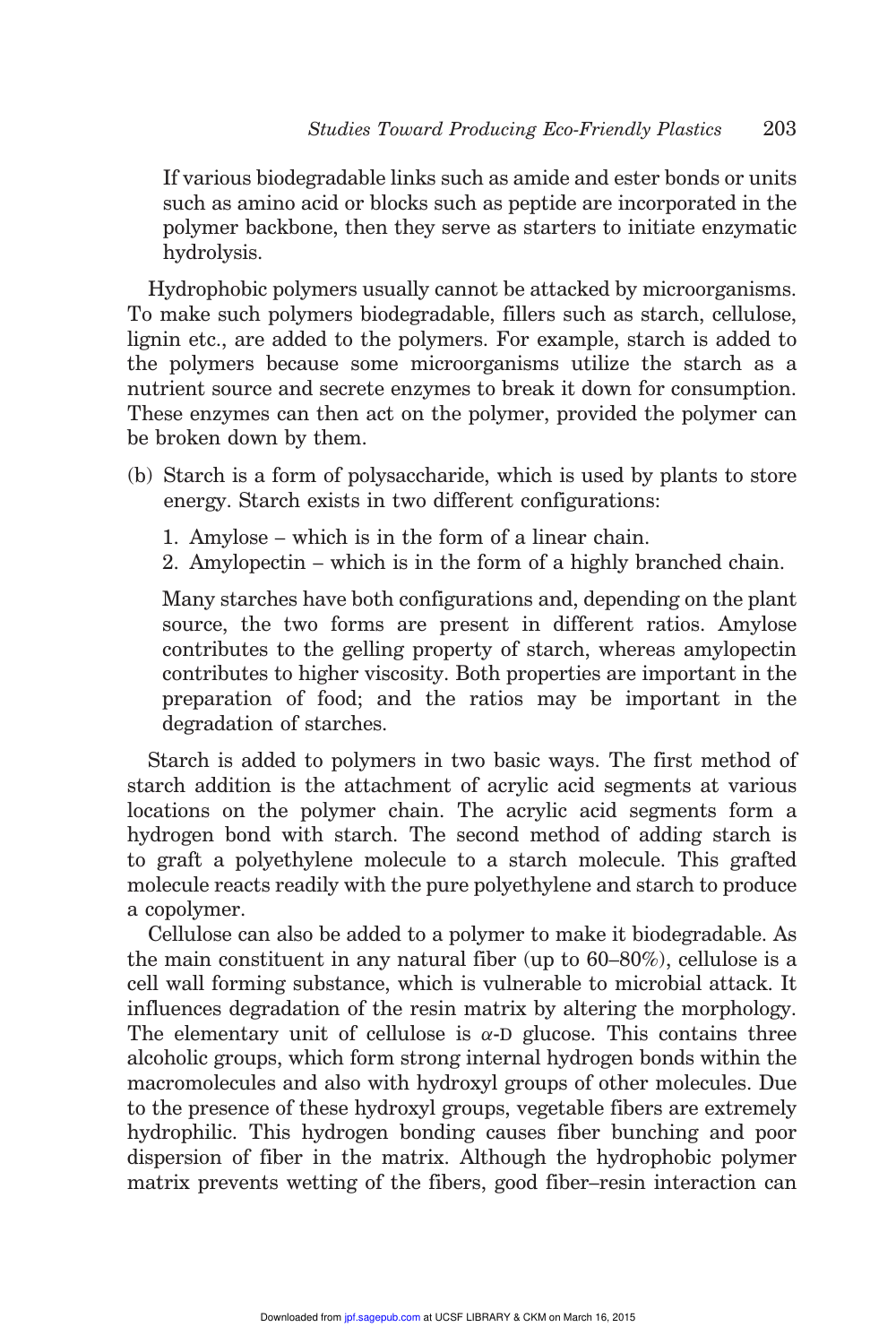elevate the fiber from being fillers to the level of reinforcement. Various techniques have evolved to improve such interaction and more are being developed.

Proper compounding can frequently overcome the hydrophobic problem through the use of coupling agents, which contain organic as well as inorganic groups, to bridge the gap between resin and reinforcement. For example, organofunctional silanes have alkyl groups that form covalent bonds with the resin, and also have hydroxyl groups that bond with the reinforcement. Another such coupling agent is AIBN (azo-bis-iso-butyronitrile).

Coupling agents eliminate weak boundary layers and provide a tough and flexible layer at the boundary interface. They develop a highly crosslinked interface region with an intermediate modulus. These agents form covalent bonds between both materials; and by altering the acidity of the substrate surface, they produce an acid–base interaction between the fiber and the resin. Coupling agents also improve the wettability of natural fiber by the polymer and reduce the moisture regain tendency of natural fiber.

Expensive coupling agents can lead to economic unfeasibility of the composite system. Compatibilizers, on the other hand, can be cheaper and yet provide good resin–fiber interaction, although they do not result in cross-linking. Compatibilizers work by bridging the gap between a hydrophilic and hydrophobic space. Therefore, when block or graft co-polymers are used as compatibilizers, they must have hydrophobic and hydrophilic components. These compatibilizers are essentially copolymers, which are surface active coupling agents that bind natural fiber to the hydrophobic polymer matrix; examples include 12-hydroxy stearic acid (12HSA) and polystyrene/acrylic acid.

Once a composite of a blend of polymer system is prepared, the breakdown is caused by the following mechanisms:

- 1. A biophysical effect, in which cell growth can cause mechanical damage, e.g., starch molecules absorb water so the molecular structure gets stretched and the surface of the polymer develops cracks and ruptures.
- 2. Direct enzymatic action, in which enzymes from the microorganisms attack the components of the plastic product leading to splitting or oxidative breakdown of the plastic product under appropriate conditions of moisture, temperature, and oxygen.

All naturally occurring polymers, such as starch, cellulose, and proteins, can be utilized as food for microorganisms. These can be added into the polymer matrix to achieve biodegradable polymers [30].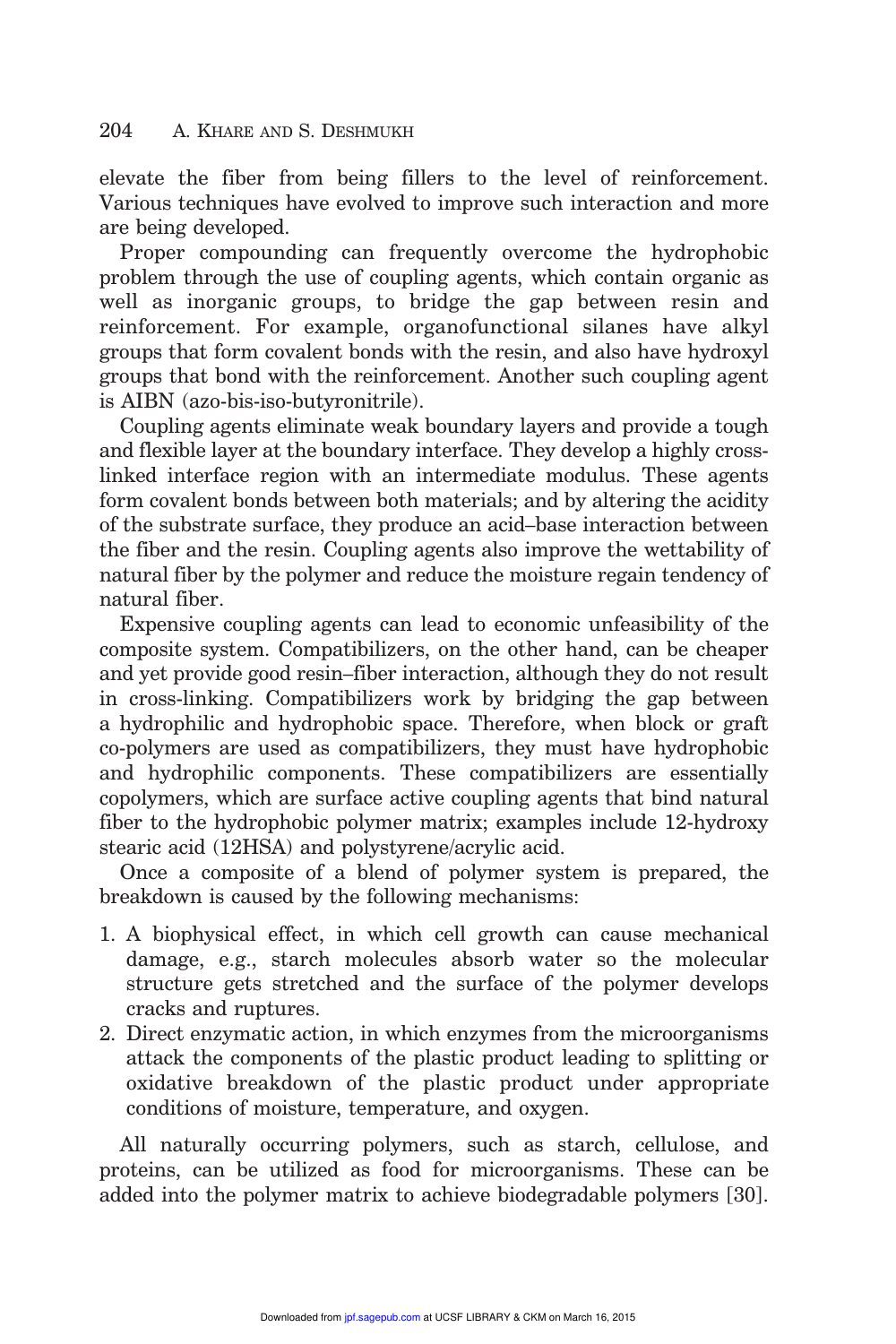The biodegradation of plastic and any incorporated additives will take place in two steps or phases.



As shown in the figure, the initial phase results in a deteriorated plastic, by virtue of biodegradation of one of the components of the plastic through the action of environmental stresses such as hydrolysis, oxidation, or UV light. The deteriorated plastic can then be biodegraded only if the deterioration is sufficient to cause a decrease in molecular weight to a point where the microorganisms are capable of transporting and metabolizing the polymer fragments. The second phase or series of events results in actual biodegradation or decomposition of the material.

Much research is being carried out at present on blending starch or jute along with different coupling agents to produce a biodegradable polymer [1]. The methods for the incorporation of natural fibers into polymer matrix are *solution blending* or *melt blending*. By obtaining a uniform dispersion of fiber, one can achieve a good fiber–resin interaction which gives a breakdown of the polymer matrix by reduction in molecular weight when exposed to biodegradation.

Tests on biodegradable polymer films have been carried out in aerobic and anaerobic environments. For example, Krupp and Jewell at Cornell University conducted aerobic and anaerobic biodegradation tests on thin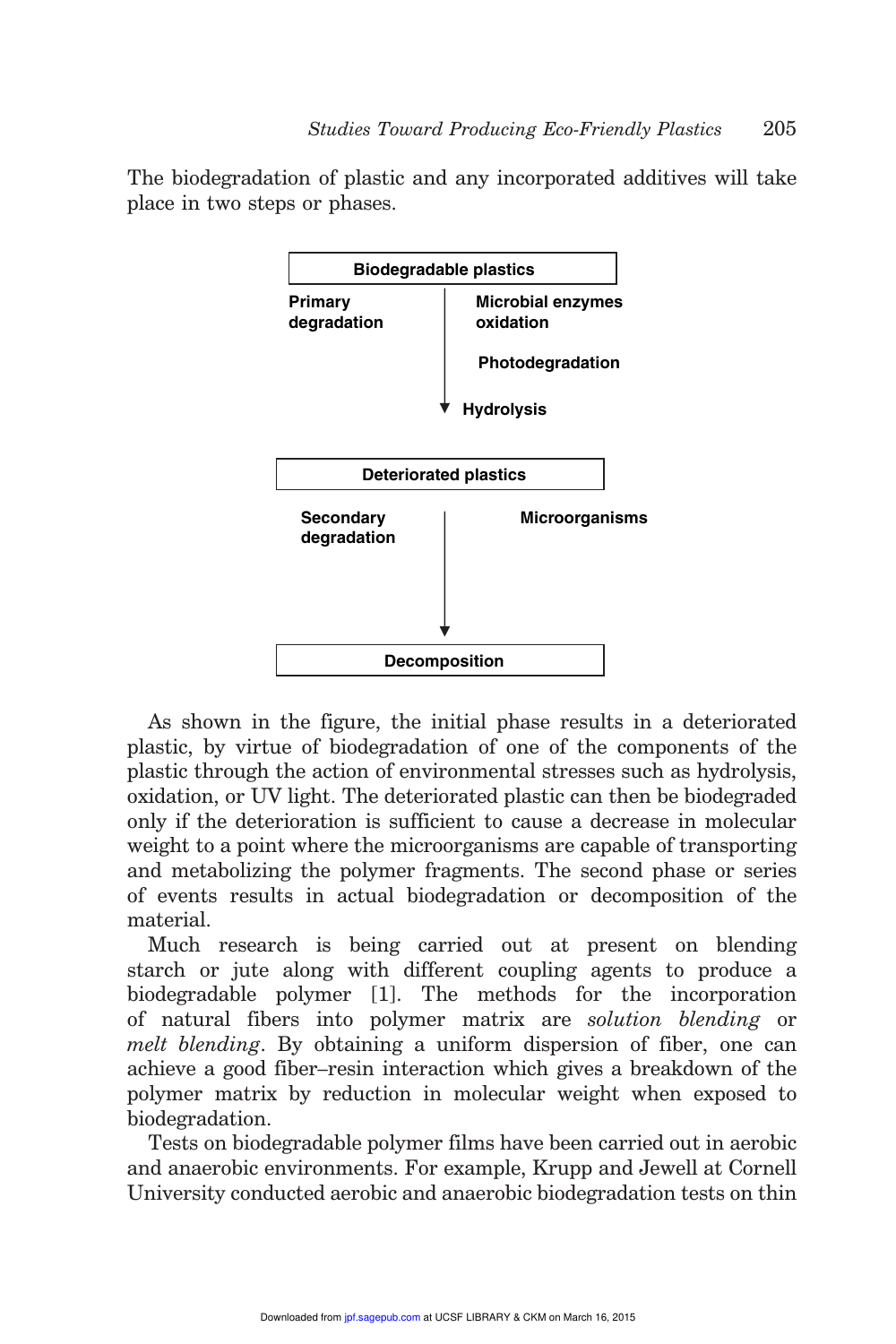films of 12 polymers with varying amounts of starch that were claimed to be biodegradable by their respective manufacturers in 1989. However, they found only one of these plastic films to be fully biodegradable [30].

The biodegradation that occurs is characterized by total carbon conservation. For the aerobic environment, the carbon equation is given by:

$$
C_t = CO_2 + H_2O + C_r + C_b
$$

where  $C_t$  is the total carbon contained in the polymer. Following biodegradation, the carbon from the polymer will appear in one of three end products:  $CO<sub>2</sub>$  which is a product of the respiration of the microorganisms;  $C_r$  which is any residue of the polymer that is left or any by-product that is formed; and  $C<sub>b</sub>$  which is the biomass produced by microorganisms through reproduction and growth.

For the anaerobic environment, the total carbon equation is:

$$
C_t = CO_2 + CH_4 + H_2O + C_r + C_b
$$

where  $C_t$ ,  $C_r$ , and  $C_b$  represent the same forms of carbon as mentioned previously. However, since atmospheric oxygen is not present, methane is a possible product of anaerobic degradation.

There have been numerous communications on the subject of biodegradation test methods, including aerobic compost [31], anaerobic bioreactor [32], future directions [33,34], and a fine review article [35]. Despite the fact that biodegradation testing until the late 1980s had not been adequately standardized and interpretations of many reported data in the literature are thus questionable, some guidelines based on the polymer structure, polymer physical properties, and environmental conditions at the exposure site have emerged for predicting the biodegradability of synthetic polymers [36–38]. In considering the polymer structure, the following generalizations can be made concerning biodegradation:

- A higher hydrophilic/hydrophobic ratio is better for biodegradation.
- Carbon chain polymers are unlikely to undergo biodegradation.
- Condensation polymers are more likely to undergo biodegradation.
- Low molecular weight polymers are more susceptible to biodegradation.
- Crystallinity slows down biodegradation.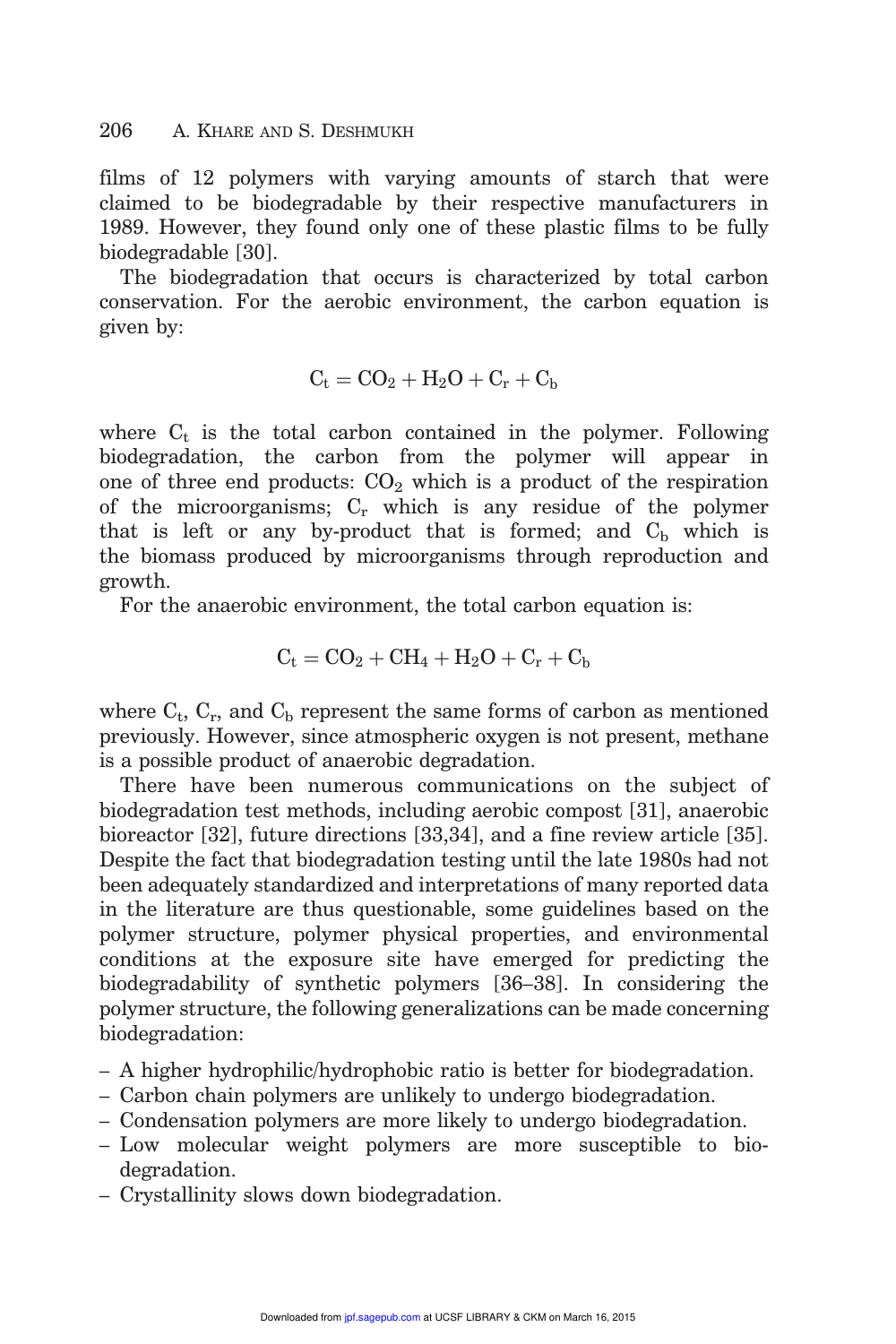ECM BioFilms, Inc. recently developed a 'one percent additive technology' for the manufacture of biodegradable plastic products [39]. These additives are being manufactured and sold for polyolefin packaging products; research is being done on development of other additives based on the same technology for use in other plastic resins such as polystyrene. ECM claims that it thus has the least expensive and most widely applicable technology for making plastic products biodegradable while maintaining their other desired properties.

This biodegradation process can take place aerobically and anaerobically. It can take place with or without the presence of light. This technology enables the microorganisms in the environment to metabolize the molecular structure of plastic films into a humus form that can be further metabolized and eventually rendered as water, gas, and minerals that are beneficial to the environment and conducive to plant growth. The company's process is a proprietary formulation that is mixed with carrier resins to make masterbatch pellets that can then be added to plastic resins. Plastics manufactured with these additives will fully biodegrade in home compost heaps and in commercial composting operations (both in high heat and in low heat [vermiculture] processes); in addition, they will degrade when buried in the ground, buried in landfills, tilled into the soil, or merely tossed out as litter.

#### CONCLUSIONS

Increasing demand for bioplastics has resulted in international corporations expanding their development and production of these materials. It can be stated that bio-friendly polymers are now a reality, based on the information found. Natural polymers or synthetic polymers based on naturally occurring monomers appear to be the best area for future development. These bio-based polymers usually lack some of the properties that have made synthetic polymers so popular – such as water resistance, excellent physical properties, and relatively low cost – but dramatic improvements have been made. Bio-based materials may indeed help reduce dependence on oil and other nonrenewable materials; but research must continue on the impacts of their production, use, and disposal as well as their impact on nutrient flows in the environment.

Taking into consideration the different techniques involved in preparation of biodegradable polymers, it appears advisable to look at the molecular structure of the polymer to find out whether the backbone chain has sites for photodegradation. If not, photoactivators, such as iron dithiocarbamate, maleic anhydride, ketones, and carboxylic group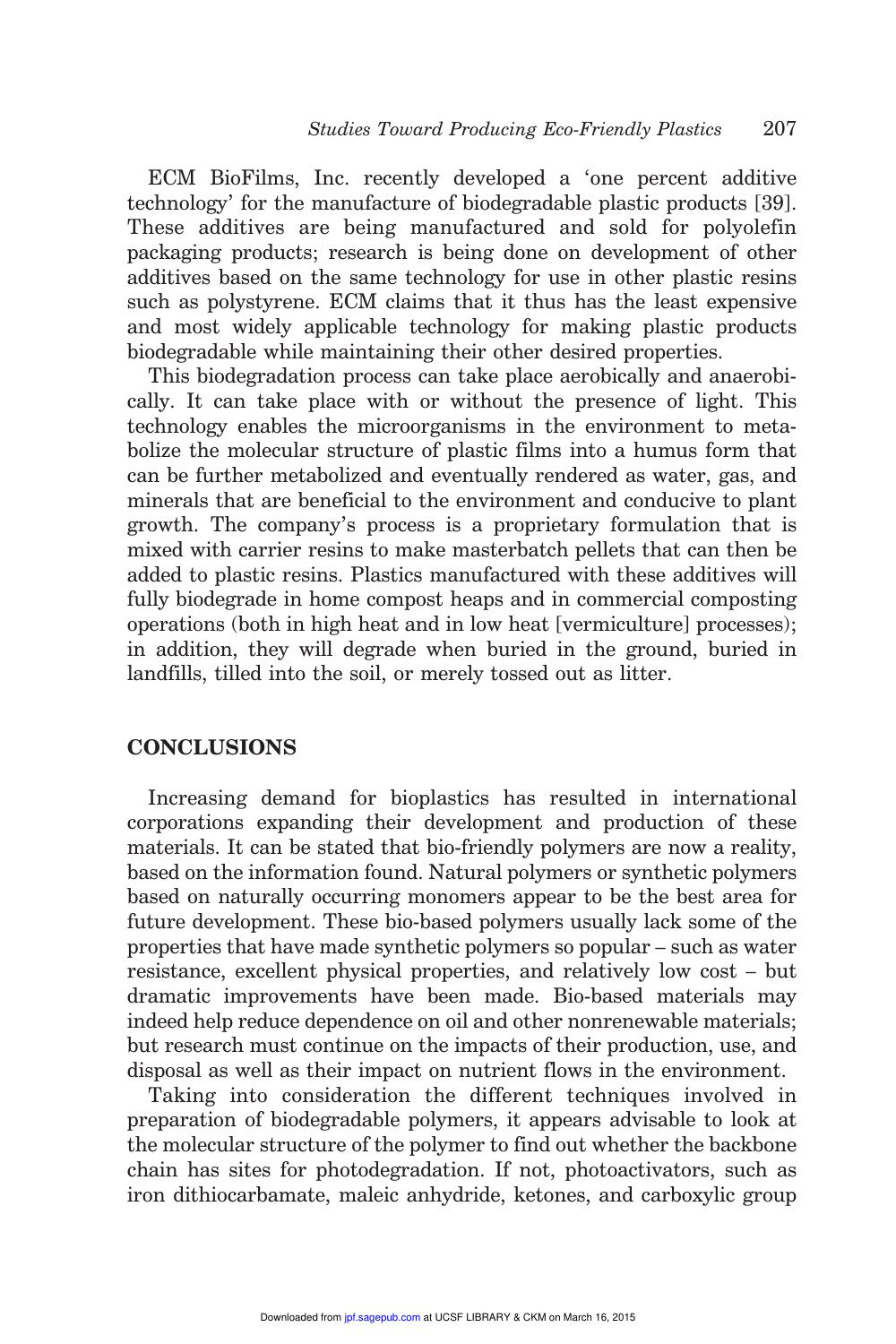based additives, can be added along with organic fillers like starch, cellulose, or lignin. These additions should ensure the initiation of degradation through decrease in molecular weight.

In attempts to make the polymer biodegradable, care has to be taken so that the percentages and types of filler and additives are added in such proportions so as not to unduly deteriorate the properties of the virgin polymer during its projected period of use. There are a wide range of opportunities for trying various combinations and proportions of fillers and additives so as to retain the properties of a polymer and also make it biodegradable. New technologies emerging to make polymers biodegradable, e.g., PLA-polyester blends or 1% additives in polyolefin, have given further scope for invention along similar lines. With the expanding global demand for environmentally friendly products, bioplastics will certainly become an important contributor to 21st century's Green Revolution.

#### REFERENCES

- 1. Kalambur, S. and Rizvi, S.S.H. (2006). An Overview of Starch-based Plastic Blends from Reactive Extrusion, *J. Plas. Film & Shtg.*, 22(1): 39–58.
- 2. Pucciaviello, R., Villani, V., Belviso, S., Gorrasi,G., Tortora, M. and Vittoria, V. (2004). Phase Behaviour of Modified Montmorillonite-Poly (E-caprolactone) Nanocomposites, *J. Polym. Sci. Polym. Phys. Ed.*, 42(7): 1321–1332.
- 3. Auras, R.A., Harte, B., Selke, S. and Hernandez, R. (2003). Mechanical, Physical, and Barrier Properties of Poly(lactide) Films, *J. Plas. Film & Shtg.*, 19(2): 123–135.
- 4. Di, Y., Iannace, S., Di Maio, E. and Nicolois, C. (2003). Melt Interclation based on Polycaprolactone and Organoclay, *J. Polym. Sci. Polym. Phys. Ed.*, 41(7): 670–678.
- 5. Anex, Robert (2004). Something New Under the Sun? *J. of Industrial Ecology*, 7(3–4): 1–4.
- 6. http://www.epa.gov/greenchemistry/sba05.html
- 7. Boyle, R. (2004). Consumer-minded Development & Production of Compostable Flexible Film, In: *Proceedings 2004 TAPPI PLACE Conference*, Indianapolis, Indiana.
- 8. Gruber, Patrick R. (2004). Cargill Dow LLC, *J. of Industrial Ecology,* 7(3–4): 209–213.
- 9. http://www.natureworksllc.com
- 10. Swift, G. (1993). Directions for Environmentally Biodegradable Polymers Research, *Acc. Chem. Res.*, 26(3): 105–110.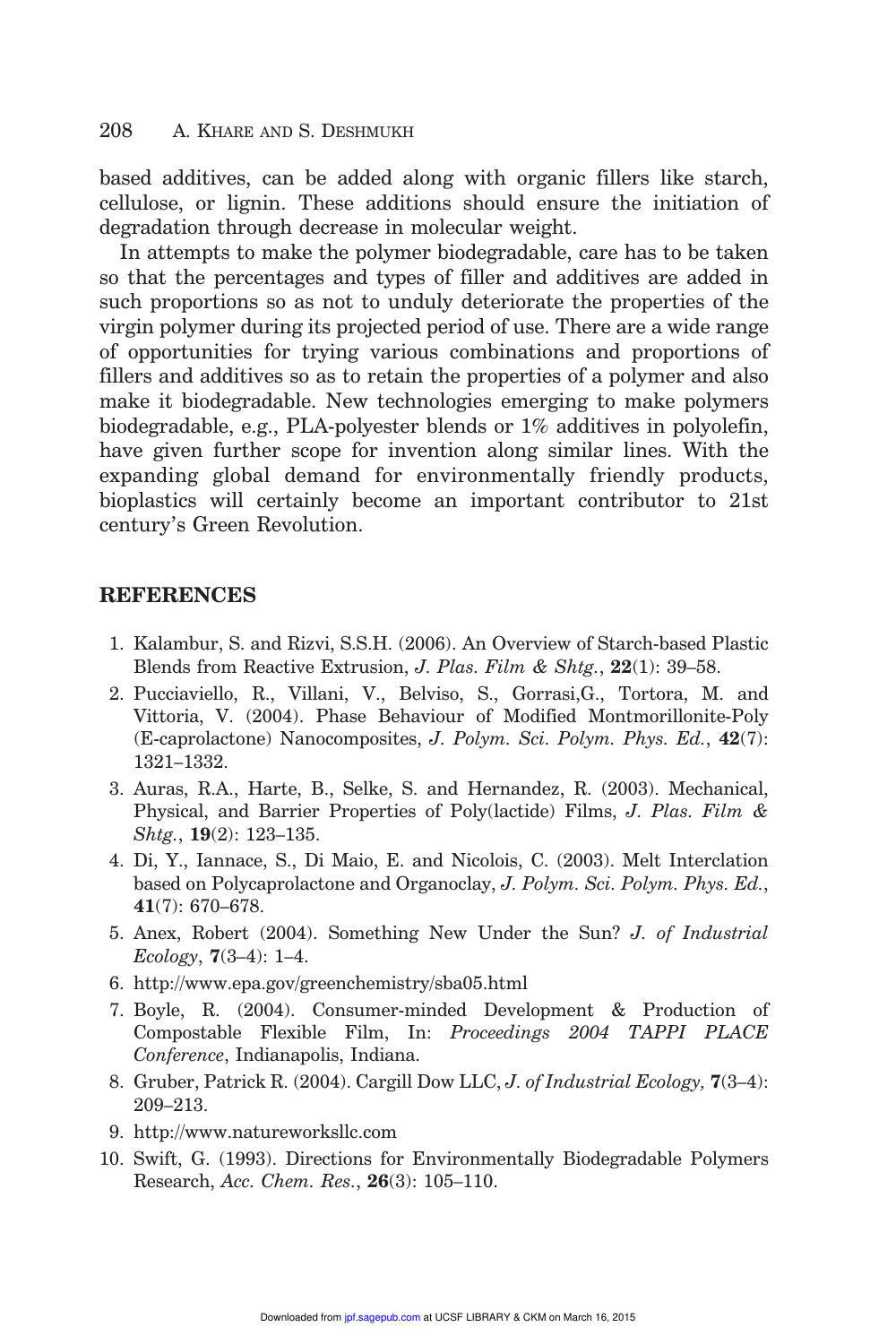- 11. Ragavan, D. and Egwim, K. (2000). Degradation of Polyester Film in Alkali Solution, *J. Appl. Polym. Sci.*, 78(14): 2454–2463.
- 12. Acar, I., Kasgoz, A. and Orbay, M. (2006). Modification of Waste Poly(Ethylene Terephthalate) (PET) by using Poly (L-Lactic Acid) (PLA) and Hydrolytic Stability, *Polymer-Plastics Tech. and Engg.*, 45(3): 351–359.
- 13. Billmeyer, Jr., F.W. (1984). *Textbook of Polymer Science*, III Edn, p. 143, John Wiley and Sons, New York.
- 14. Heskins, M. and Guillet, J.E. (1968). Mechanism of Ultraviolet Stabilization of Polymers, *Macromolecules* 1(1): 97–98.
- 15. Americk, Y. and Guillet, J.E. (1971). The Photochemistry of Ketone Polymers. IV. Photolysis of Methyl Vinyl Ketone Copolymers, *Macromolecules*, 4(4): 375–379.
- 16. Griffin, G.J.L. (1976). Degradation of Polyethylene in Compost Burial, *J. Polym. Sci.: Polymer Symposia; Symposium No. 57*, pp. 281–286.
- 17. Hodsworth, J.D., Scott, G. and Williams, D. (1964). Mechanisms of Antioxidant Action: Sulphur-containing Antioxidants, *J. Chem. Soc.*, Part V, 4692–4697.
- 18. Sipinen, A.J. and Rutherford, D.R. (1993). A Study of the Oxidative Degradation of Polyolefins, *J. Environ. Polym. Degrad.*, 1(3): 193–203.
- 19. White, R.A. and Margosiak, S.A. (1974). Outdoor Degradable Hydrocarbon Plastic, US Pat. 3,847,852.
- 20. Miller, S.B., Lappin, G.R. and Tholstrup, C.E. (1968). Ultraviolet Absorbers, *Modern Plastics Encyclopedia*, pp. 442–449, McGraw-Hill, New York.
- 21. Golemba, F.J. and Guillet, J.E. (1970). Photochemistry of Ketone Polymers.VII. Polymers and Copolymers of Phenyl Vinyl Ketones, *SPE-J*., 26(4): 88–91.
- 22. Kato, M. and Yoneshige, Y. (1973). Photodegradation Behaviour of some Vinyl Ketone Copolymers, *Makromol. Chemie*., 164(1): 159–169.
- 23. Reich, L. and Stivala, S.S. (1971). *Elements of Polymer Degradation*, pp. 32–35, McGraw Hill Book Co., New York.
- 24. Lacoste, J., Arnaud, R. and Lemaire, J. (1984). Modelisation of Photocatalysed Oxidation of Polyolefins, *J. Polym. Sci., Polym. Chem. Ed.*, 22(12): 3885–3893.
- 25. Arnand, R. and Lemaire, J. (1982). In: Grassie, N. (ed.), *Developments in Polymer Degradation*, Vol. 2, p. 159, Elsevier, Oxford, UK.
- 26. Penot, G., Arnand, R. and Lemaire, J. (1982). ZnO-photocatalyzed Oxidation of Isotactic Polypropylene, *J. Polyphotochem.*, 2(1): 39–53.
- 27. Lacoste, J., Singh, R.P., Boussand, J. and Arnand, R. (1987). TiO<sub>2</sub>-, ZnOand CdS-photocatalysed Oxidation of Ethylene-Propylene Thermoplastic Elastomer, *J. Polym. Sci., Polym. Chem. Ed.*, 25(10): 2799–2812.
- 28. Petraj, J. and Marchal, J. (1980). Study of the Effects of Gamma Irradiations on the Structure and Physical Properties of Low Density Polyethylene Films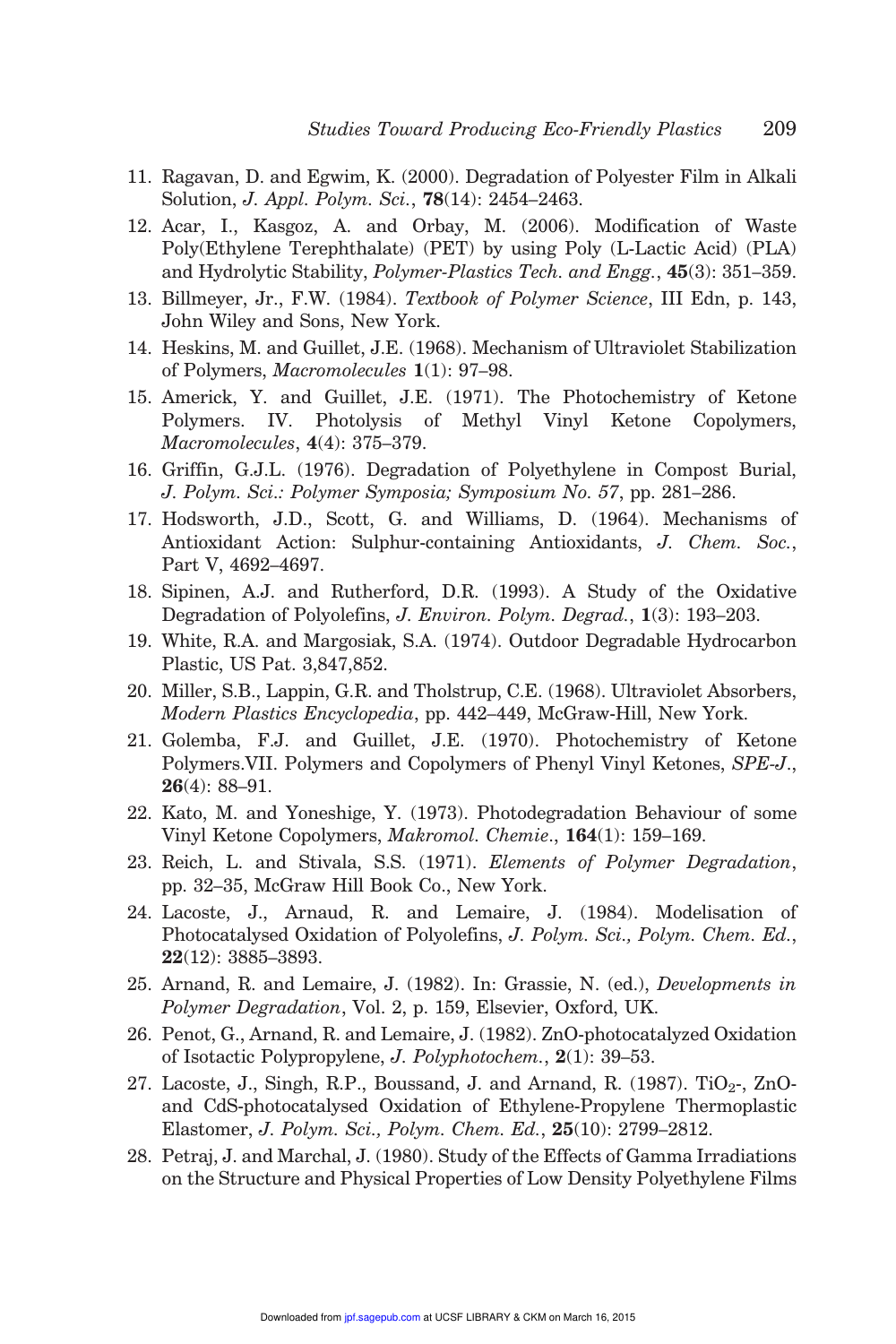Containing Hindered Amine Stabilizers, *J. Radiat. Phys. Chem.*, 16(1): 27–36.

- 29. Davidson, R.S. and Meek, R.R. (1981). The Photodegradation of Polyethylene and Polypropylene in the Presence and Absence of Added Titanium Dioxide, *Eur. Polym. J.*, 17(2): 163–167.
- 30. Krupp, L. and Jewell, W. (1992). Biodegradability of Modified Plastic Films in Controlled Biological Environments, *Environ. Sci. Technol.*, 26(1): 193–198.
- 31. Tanna, R.J., Gross, R. and McCarthy, S.P. (1992). Biodegradable Polymers, *Polym. Mater. Sci. Engg*., 67: 230–231.
- 32. Gu, J.D., McCarthy, S.P., Smith, G.P., Eberial, D. and Gross, R.A. (1992). Biodegradable Polymers, *Polym. Mater. Sci. Engg.*, 67: 294–295.
- 33. Palmisano, A.C. and Pettigrew, C.A. (1992). Biodegradability of Plastics, *Bioscience*, 42(9): 680–685.
- 34. Andrady, A.L. (2003). Biodegradable Water-soluble Polymers, *Plastics and the Environment*, pp. 491–519, Wiley-InterScience, Hoboken, NJ.
- 35. Andrady, A.L. (1994). Biological Degradation of Cellulose Acetate Films. Effect of Plasticizers, *J. Mater. Sci. Rev. Macromol. Chem. Prep. C*., 34(1): 25–76.
- 36. Swift, G. (1990). Review of Water-soluble Polymers in the Environment, *Polym. Mater. Sci. Engg.*, 63: 846–852.
- 37. Cooke, T.F. (1990). Biodegradability of Polymers and Fibers A Review of the Literature, *J. Polym. Engg*., 9(3): 171–211.
- 38. Huang, S.J. (1990). Comprehensive Polymer Science, *Polymer Reactions*, Vol. 6, p. 597, Pergamon Press, Elmsford, NY.
- 39. Sinclair, R. (2004). Additive Technology for Polyolefin Biodegradation, In: *Proceedings 2004 TAPPI PLACE Conference*, Indianapolis, Indiana.

#### BIOGRAPHIES

Anagha Khare received her BSE in Polymer Engineering from Maharashtra Institute of Technology (MIT) in Pune, India and then worked in a mold manufacturing unit for 2 years before rejoining MIT as a lecturer from 1990–92. After spending three years in the Gulf region, she returned to MIT-Pune, where she has been serving as a senior lecturer. Her main areas of interest are polymer rheology, characterization, structure/property relationships, and testing.